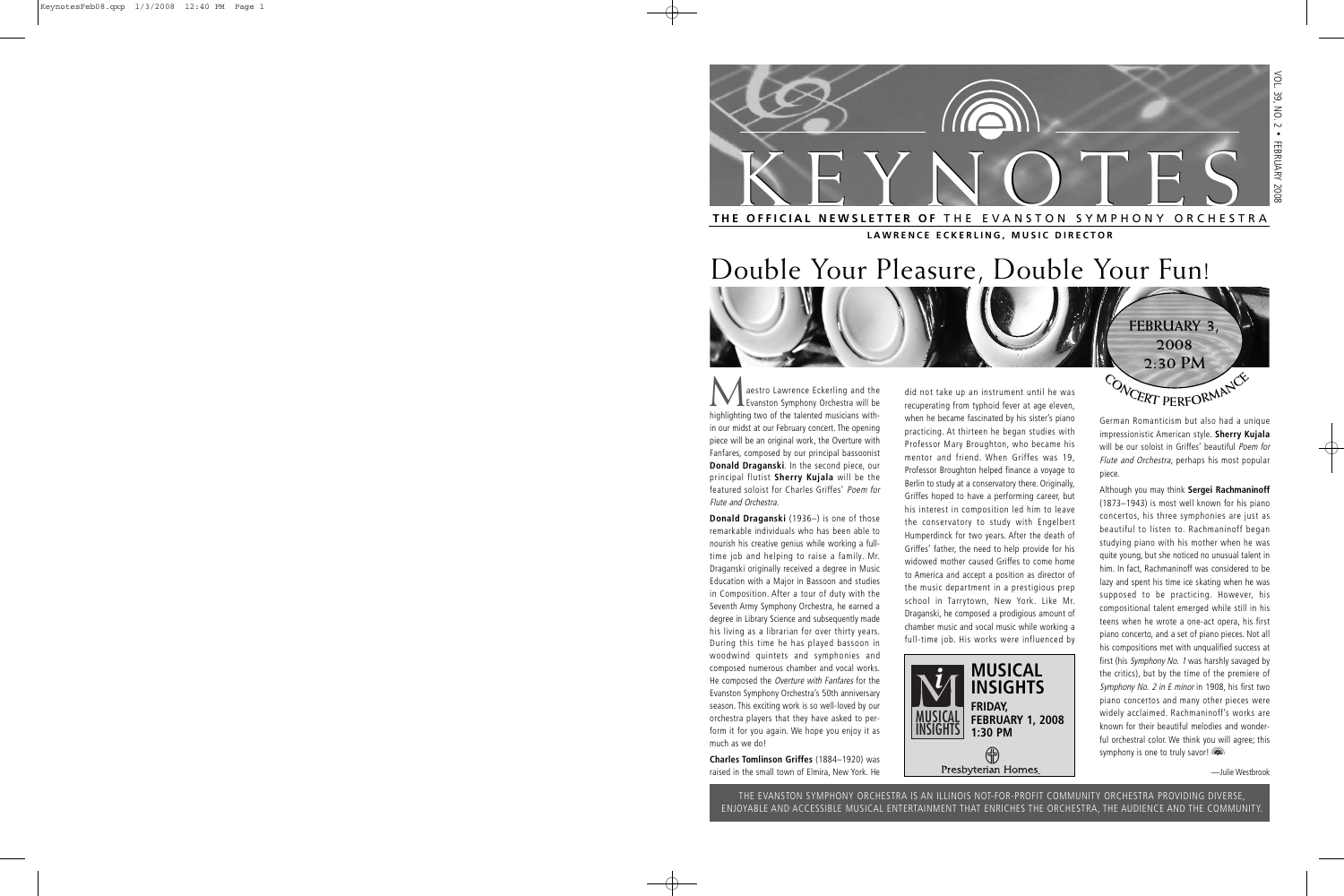### MEET OUR SOLOIST: *SHERRY KUJALA*



SHERRY KUJALA, FLUTE

The Evanston Symphony's principal flutist, Sherry Kujala, steps into the spotlight as our featured soloist in the Griffes "Poeme" at our February 3rd concert. After growing up in central Texas, Sherry completed a master's in flute performance at Northwestern University in 1985, and later, did advanced study at the Kellogg Graduate School of Management. Today, she balances her performing career with arts administration and publishing. "I developed a passion for orchestras at a very young age, because my mother was executive assistant to the music director of a regional orchestra, my father was a high school band director, and they both were church musicians," Sherry explains." Over the years, I learned first hand the importance of all the behind-the-scenes operations which make performances possible. These imprints from my childhood made this a natural career choice," she says.

She is married to Walfrid Kujala, former principal piccoloist of the Chicago Symphony and currently professor of flute at Northwestern University, and together, they publish a number of his pedagogical materials. Like most artists, they have had some unusual experiences, including one in 1997, the night before Wally was to appear as soloist with the Evanston Symphony. He was still playing in the Chicago Symphony. "This was during the CSO renovation of Orchestra Hall, and the Orchestra was performing in Medinah Temple," Sherry says. "Wally parked illegally and his car was towed. After a short search, he called me to come to the rescue. Of course, I flew out the door—no make-up, disheveled hair, wearing old sweats. We spent three hours in the underworld where cars go when they are naughty." She adds, "Wally was still resplendent in his white tie and tales from the CSO concert. As we were leaving at 3 A.M., The Car Goon looked us over and asked if we had been to a costume party, and Wally said, 'No, just another day at the office.'" Sherry says she felt exhausted from the car retrieval with nothing to do Friday except the concert that night, "while Wally taught all day and played two concertos with the Evanston Symphony."

—Lilias Circle

### AN EVANSTON SYMPHONY CHRISTMAS SUCCESS

An audience of nearly 1,000 thrilled to the fourth annual performance of AN EVANSTON SYMPHONY CHRISTMAS on Sunday, December 2 at Evanston Township High School. Sponsored by the Evanston investment firm of Romano Brothers & Co., Maestro Eckerling and the ESO were joined by the Evanston Symphony Festival Chorus, Sue Young, Director, and the Evanston Dance



Ensemble, Bea Rashid, Artistic Director, for a moving program of holiday favorites. Santa Claus made an appearance to the delight of the many children in the audience, and Master of Ceremonies Harry Porterfield of ABC7 News surprised us all by joining the orchestra in the 2nd violin section for the closing "Hallelujah" chorus from Handel's Messiah. Strolling carolers from ETHS filled out this great musical celebration.

### **MUSICAL INSIGHTS**



Please join us for a lively hour of music and conversation moderated by Julie Westbrook on Friday, February 1 at 1:30 pm in the Assembly Hall of Presbyterian Homes, One Calvin Circle, at Grant and Ridgeway in Evanston





Maestro Eckerling and Julie Westbrook will explore the beautifully, romantic Symphony No. 2 by Rachmaninoff and Don Draganski will discuss his "Overture

with Fanfares" which he composed to mark the 50th Anniversary of the Evanston Symphony Orchestra in 1995. Our soloist, Sherry Kujala will also join in so be sure and join us for this program of Musical Insights in the Assembly Hall of Presbyterian Homes on Friday, February 1 at 1:30 pm. Parking is free on the Presbyterian Homes campus. All are welcome to attend this FREE event; light refreshments will be served

For more information call 847-864-8804, email esomusic@evanstonsymphony.org or visit our website at www.evanstonsymphony.org. (a



### ESO FAREWELLS

The Evanston Symphony has been fortunate to have many dedicated, long-time members. We have recently lost two of them. Edith Gaudio joined the orchestra in 1968, and played violin and viola until her retirement in 2000. Edith was Norwegian, but since she was born on Columbus Day, she decided she would marry an Italian. She met another musician, Jim Gaudio, in the 4th grade, and their daughter Jane later played cello with the ESO. Edith supported the Orchestra financially and enjoyed working on Keynotes for many years. She died last July 4, an appropriate holiday for an independent lady.

The ESO family also sends condolences to Gloria Boyell, second violin. Her sister, F. Marcella Eisenberg, died in mid-December. Some of the long supporters of the orchestra will remember "Fritzy," who played viola with us until about 5 years ago. Fritzy had a wonderful career as a professional violinist and, later, a viola player. She played with the New York Metropolitan Opera and Ballet Company. She had her own quartet and toured the country giving concerts and doing outreach programs for children. She played with us once she retired to this area. She was a woman with strong opinions and her apartment was filled with the most amazing mementoes of her life. She was dedicated to her family and loved orchestral music.

We will miss these remarkable women.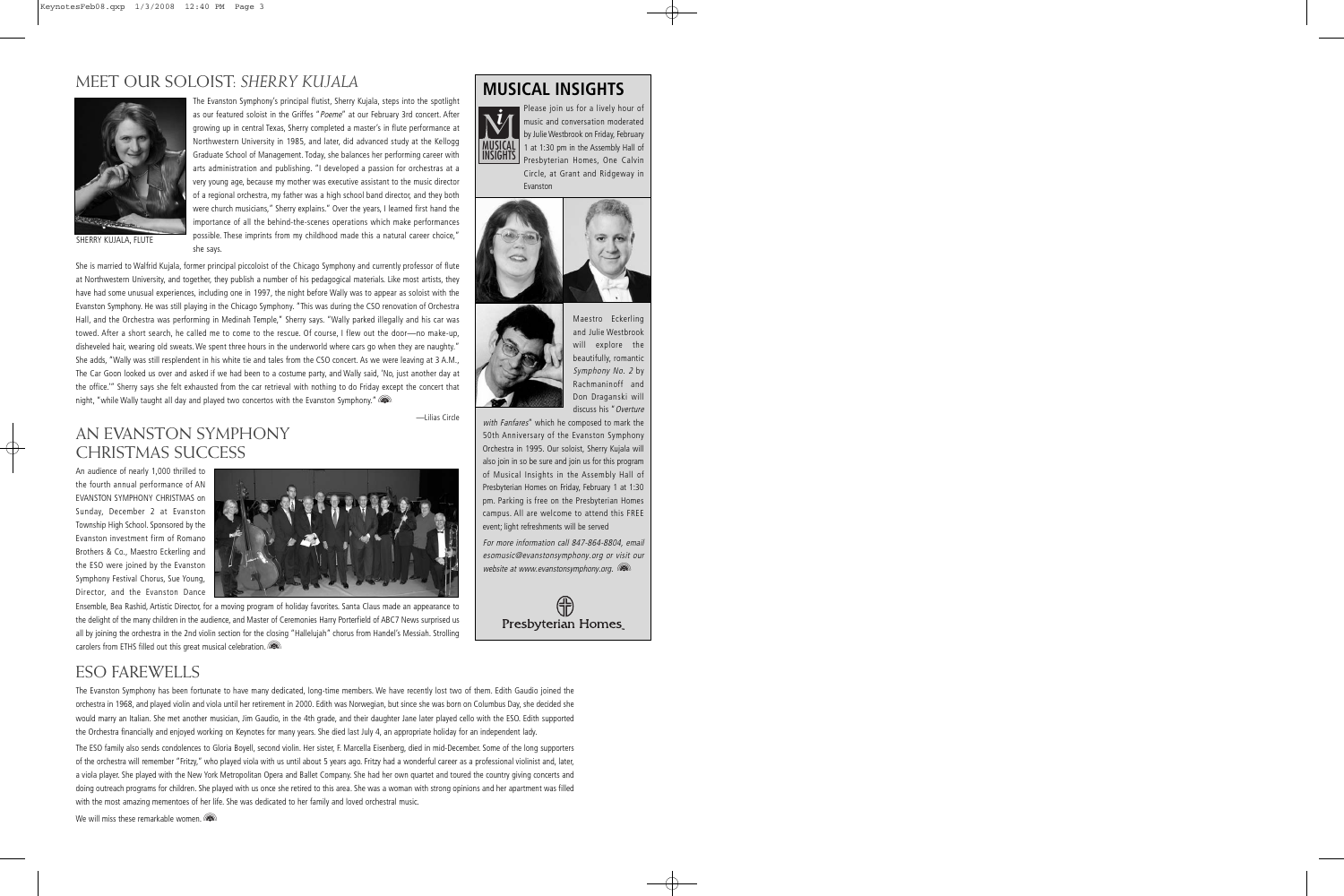### SHARE THE STAGE

#### With your gift to the Evanston Symphony

As an ESO supporter, you share the excitement every time Maestro Eckerling and the orchestra take the stage. Now we are inviting you to take your place "on stage" by sponsoring a Section Member, a musician in our orchestra, with a tax-deductible gift of \$125-\$349. Or sponsor a Principal Player (one of the 19 section leaders) with a leadership gift of \$350 or more

We call it Share the Stage to recognize the importance of you, our most generous supporters. Our goal is to match a sponsor with each and every musician in the ESO!

At each concert your name, or the name of whomever you choose to honor, will be featured proudly on our ESO Community On Stage display in the lobby. Choose an instrument you love, one you play, or one you wish you could play – it's your turn to shine! Your giving will inspire others. Of course, every gift, whatever its size, helps further our mission and ensures that we keep live symphonic performances accessible to everyone.

The ESO earns about half of its operating budget from ticket sales. The other half comes from contributions—from people like you. Make your tax-deductible gift today and Share the Stage with us as a vital part of our ESO Community.

Please look for the ESO Community On Stage in the Pick-Staiger lobby on February 3. We can take your donation right there—and you can choose the instrument you wish to sponsor. Watch your mailbox for more information on Share The Stage…and thank you for your support!

#### Hear why ESO supporters took their place on the stage last year:

"My husband had played the trombone as a youth and always wished he had continued. Whenever we attend an ESO concert he watches the brass section closely and nudges me, nodding when their performance touches him. I couldn't think of a better way to honor his love of the instrument and put him 'on stage' than by buying him a seat in the section he most loves."—Naomi

"I gave a donation to sponsor the concert master in recognition for all the help Julian Arron and his father, Sam, gave me while I studied the violin with them for over 16 years."—Marvin

"We are happy to sponsor our son-in-law Mark Westbrook, along with his parents, because he has given us so much joy by introducing us to the Evanston Symphony Orchestra."-Winifred and Rudy



# **ESO Annual Fund – Share The Stage**

| <b>DONATION LEVELS</b>     |                  |                                        |                                                                                                                             |               |                                    |               |  |
|----------------------------|------------------|----------------------------------------|-----------------------------------------------------------------------------------------------------------------------------|---------------|------------------------------------|---------------|--|
|                            | $\Box$ Conductor | \$2,500 and up                         | $\Box$ Soloist                                                                                                              | $$600 - $999$ | $\Box$ Orchestra Member $^*$       | $$125 - $349$ |  |
|                            |                  | $\Box$ Concertmaster $$1,500 - $2,499$ | $\Box$ Principal Player* $$350 - $599$                                                                                      |               | $\Box$ Supporter $\Box$ S10 - S124 |               |  |
| <b>DONATION</b>            |                  |                                        |                                                                                                                             |               |                                    |               |  |
|                            |                  |                                        | I would like to make a gift for the following amount: \$_________________________                                           |               |                                    |               |  |
|                            |                  |                                        |                                                                                                                             |               |                                    |               |  |
|                            |                  |                                        | GIFT RECOGNITION OR TRIBUTE GIFT INFORMATION (OPTIONAL)                                                                     |               |                                    |               |  |
|                            |                  |                                        |                                                                                                                             |               |                                    |               |  |
|                            |                  |                                        |                                                                                                                             |               |                                    |               |  |
| <b>DONOR</b>               |                  |                                        |                                                                                                                             |               |                                    |               |  |
|                            |                  |                                        |                                                                                                                             |               |                                    |               |  |
|                            |                  |                                        |                                                                                                                             |               |                                    |               |  |
|                            |                  |                                        |                                                                                                                             |               |                                    |               |  |
| <b>PAYMENT INFORMATION</b> |                  |                                        |                                                                                                                             |               |                                    |               |  |
|                            |                  |                                        | $\Box$ Check Enclosed OR Please bill my $\Box$ MasterCard $\Box$ Visa $\Box$ Discover                                       |               |                                    |               |  |
|                            |                  |                                        |                                                                                                                             |               |                                    |               |  |
|                            |                  |                                        | Mail this filled-out form with check or credit card number to: Evanston Symphony Orchestra • PO Box 778, Evanston, IL 60204 |               |                                    |               |  |